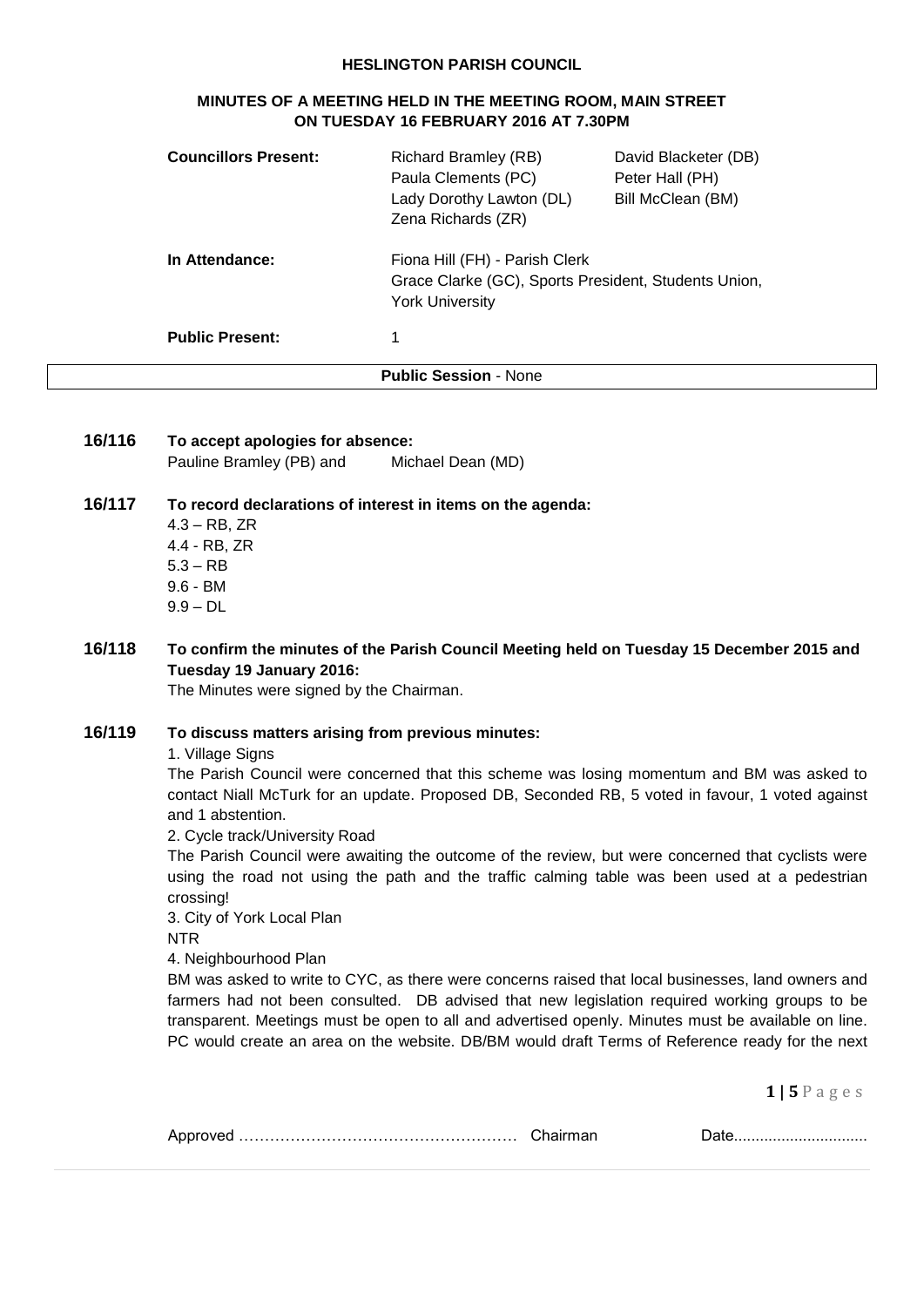Parish Council meeting and the working group meeting on Wed 23 Mar16 at 7.30 p.m. in the Meeting Room.

5. Article 4 (2) Direction

FH would contact Nick Allen to request an update

6. CYC Community Governance Review

FH had contacted Andrew Flecknor, CYC and he had emailed to confirm he is recommending dewarding but other work pressures mean that this is unlikely to be confirmed until Summer 2016. FH will chase again then.

# **16/120 To Discuss, if necessary, long-standing matters:**

1. Appearance of village

FH was asked to write to NatWest (Local branch, York branch and Head Office) to ask them to remove the wooden building, which was obstructing the footpath. DB reported that the Memorial Bench, opposite School Lane/Church Lane had been fully restored and was back in place.

The other two benches are still to restore.

2. Rights of way

NTR

3. SSSI - Dog Orders

FH was asked to write to Natural England about the signs, as RB reported that dog walkers were using The Tilmire and the bird nesting season was approaching.

4. Highway Matters

4.1 The Outgang – Proposed waiting restrictions

The Parish Council discussed this and FH was asked to reply to CYC as follows: "The Parish Council are disappointed that further yellow lines are proposed with the Conservation Area and would ask you to look again at this matter. Proposed: DL, Seconded: RB, 6 votes in favour, 1 vote against.

FH was asked to contact KA to request that when he was next undertaking a Parish Walk, that he would look at Long Lane, Common Lane, Langwith Stray and The Outgang, which are all in need of resurfacing or repair. The Outgang is a public path

5. Major Events - Yorkshire Marathon/Tour de Yorkshire

- NTR
- 6. University of York NTR

7. HMOs

NTR

8. Elvington

NTR

9. Communication - Website/Newsletter/Broadband/Notice board

The Parish Council thanked BM for producing the recent newsletter. BM would try to produce this quarterly if possible. He needed a University contact for news of any matters which might affect residents. PH offered to supply a contact from Good Neighbourhood Forum

#### **16/121 To receive any matters raised by members of public:**

- Tally Alley, it was reported that there is a large hole in the hedge bordering the Charles Public House.
- Charles Public House, it was believed that work had already started before a planning decision had been made. FH to report.

# **16/122 To report and make relevant recommendations on new planning applications:**

Letter A:We support the application

**2 | 5** P a g e s

|--|--|--|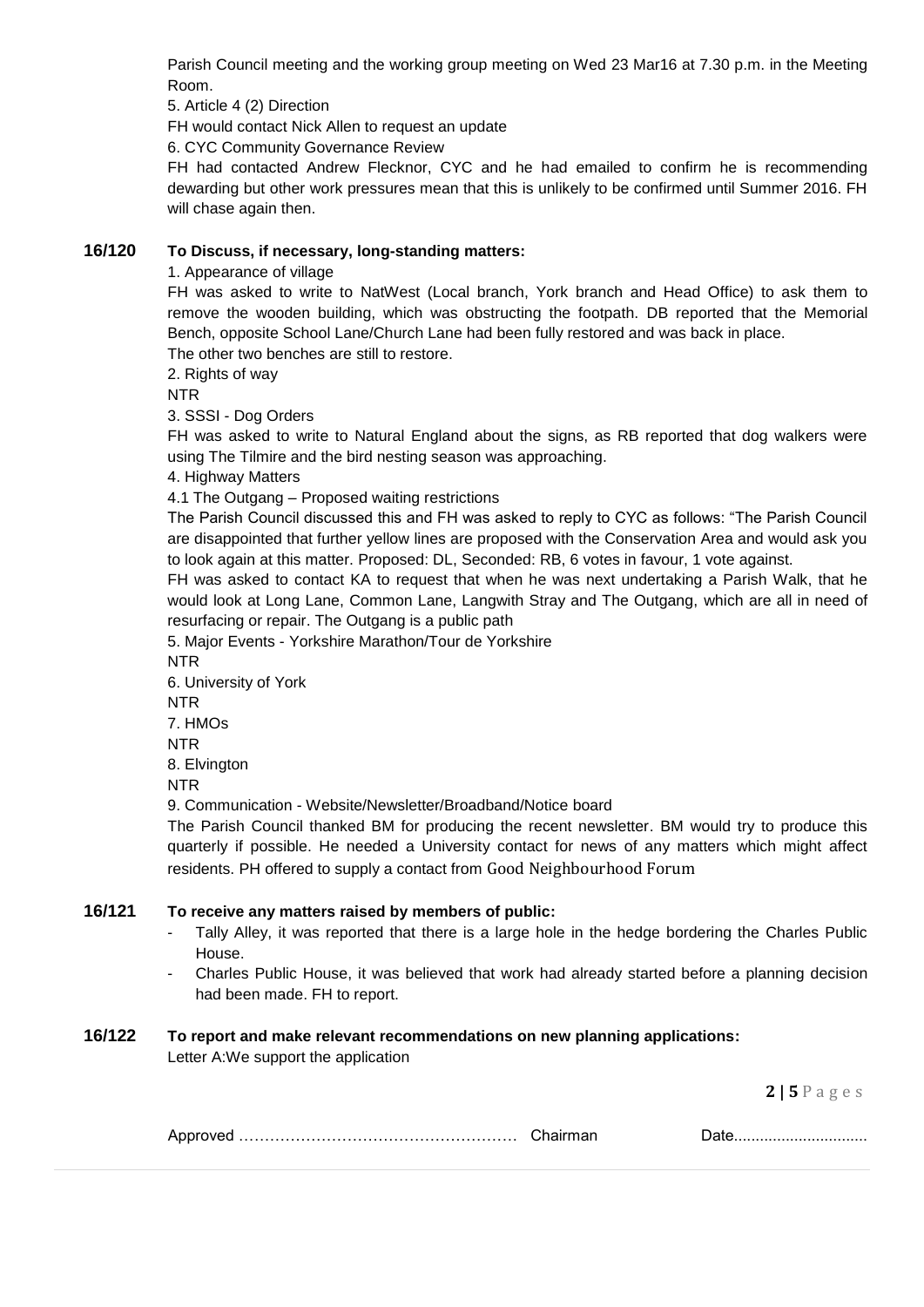**3 | 5** P a g e s Letter B:We have no objections Letter C:We do not object but wish to make comments or seek safeguards as set out overleaf Letter D:We object on the planning grounds set out overleaf 7.1 15/02533/LBC 24 Main Street Letter B, Unanimous 7.2 15/02898/FUL Barn Owl Manor, Browns mews, Heslington Letter D, Proposed: BM, Seconded: DL, 5 votes in favour, 1 vote against, 1 abstention " The Parish Council believe this is an inappropriate development within the Conservation Area" **16/123 To report planning decisions by City of York Council:** None **16/124 To receive reports from representatives of following outside bodies:** 1. Ward Councillors NTR 2. North Yorkshire Police Report cover period 7th January – 9th February 2016 Anti Social Behaviour 17th Jan: Neighbour disagreement reported, advice given, nothing further. Crimes 8th Feb: Report of Criminal Damage following "Graffiti" on Low Lane University Crimes 5 x Crime "Thefts" 3 x Crime "Violence" FH was asked to report the speed check patrol van, which causes an obstruction on the hump back bridge over the A64, on a blind bend, along Common Lane/Long Lane 3. Heslington East Community Forum NTR 4. Good Neighbours Forum PH reported that at the meeting 01Feb16 matters discussed included noise; litter, neighbourhood plan, club bus stop alterations. 5. Ouse and Derwent Drainage Board RB reported there was a meeting last week, but there was nothing relevant to the parish. 6. Sports Field BM reported that phase one of the playground works was now complete and funding applications for phase two had been submitted 7. York Environment Forum DL reported that she had not attended the last two meetings, as there was nothing on the agenda relevant to the parish. 8. Alms Houses NTR 9. The Meeting Room DL reported that the front door was in urgent need of replacing. Three quotes had been received and the Norton Joinery quote had been accepted. The Parish Council unanimously agreed to pay half the costs and request a VAT refund. 10. Fulford & Heslington Ward Team Meeting The next meeting will be held on Thu31Mar16, from 4.30 p.m. in St Oswalds Church Hall. PB, DB and PH hoped to attend.

|  |  | ___________________________________ |
|--|--|-------------------------------------|
|--|--|-------------------------------------|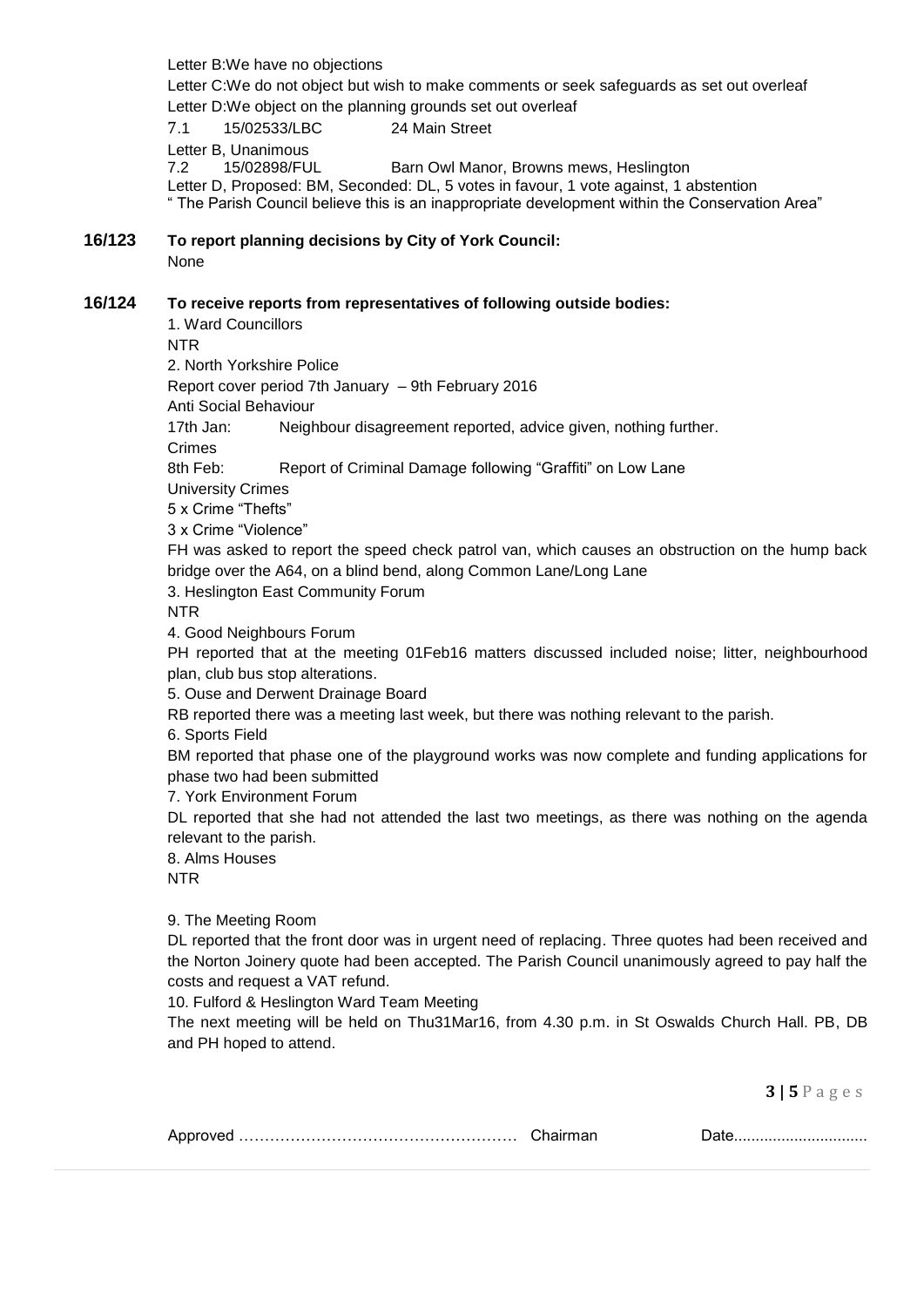## **16/125 To receive any new correspondence received by the council:**

1. University of York – YorActive Trail

GC gave a presentation about this, in which she advised that Gordon Eastman was acting as Project Manager. The Parish Council discussed and asked questions, then advised that whilst they supported the concept, they were against the route, in particular the use of Low Lane, Main Street and School Lane.

## **16/126 To receive matters raised by members:**

DB introduced a draft monthly finance sheet for use from April 2016, which received unanimous support.

## **16/127 To discuss matters raised by Parish Clerk/Responsible Financial Officer:**

1. Bookkeeping records for year ending 31 Mar 16 to date

The financial report was circulated around Cllrs

2. Internal Control Check(s)

The Parish Council conducted the monthly checks and found everything to be in order.

3. Matters raised with/by Yorkshire Local Councils Association (YLCA)

3.1 2016/2017 Membership Subscription Increases

The Parish Council noted the content of the letter, which advised that NALC had approved an increase of 18%, but YLCA would soften the blow by using reserves to levy a 4.9% increase this year. 3.2 Changes to the External Audit Regimes

FH had circulated information from YLCA and it was unanimously agreed to remain "Opted-In" to the SAAA SLB Audit Scheme for small councils.

- The Parish Council noted receipt of information received regarding Combined Authorities

5. Work Place Pensions

NTR

6. To approve the following invoices for payment

| -6.1 | Parish Clerk       | Salary     | £265.61 | 001628 |
|------|--------------------|------------|---------|--------|
| 6.2  | Lengthsman         | Salary     | £257.01 | 001629 |
| 6.3  | York Print Company | Newsletter | £56.00  | 001630 |

DB queried how the Parish Clerk claimed expenses. He would speak to PB about reviewing this.

## **16/128 To confirm the dates of the future meeting(s) on Tuesdays at 7.30 p.m. in the Meeting Room as:**

| 15 March 2016   |                  |                   |
|-----------------|------------------|-------------------|
| 19 April 2016   | 17 May 2016      | 21 June 2016      |
| 19 July 2016    | 16 August 2016   | 20 September 2016 |
| 18 October 2016 | 15 November 2016 | 20 December 2016  |

**4 | 5** P a g e s

Approved ……………………………………………… Chairman Date...............................